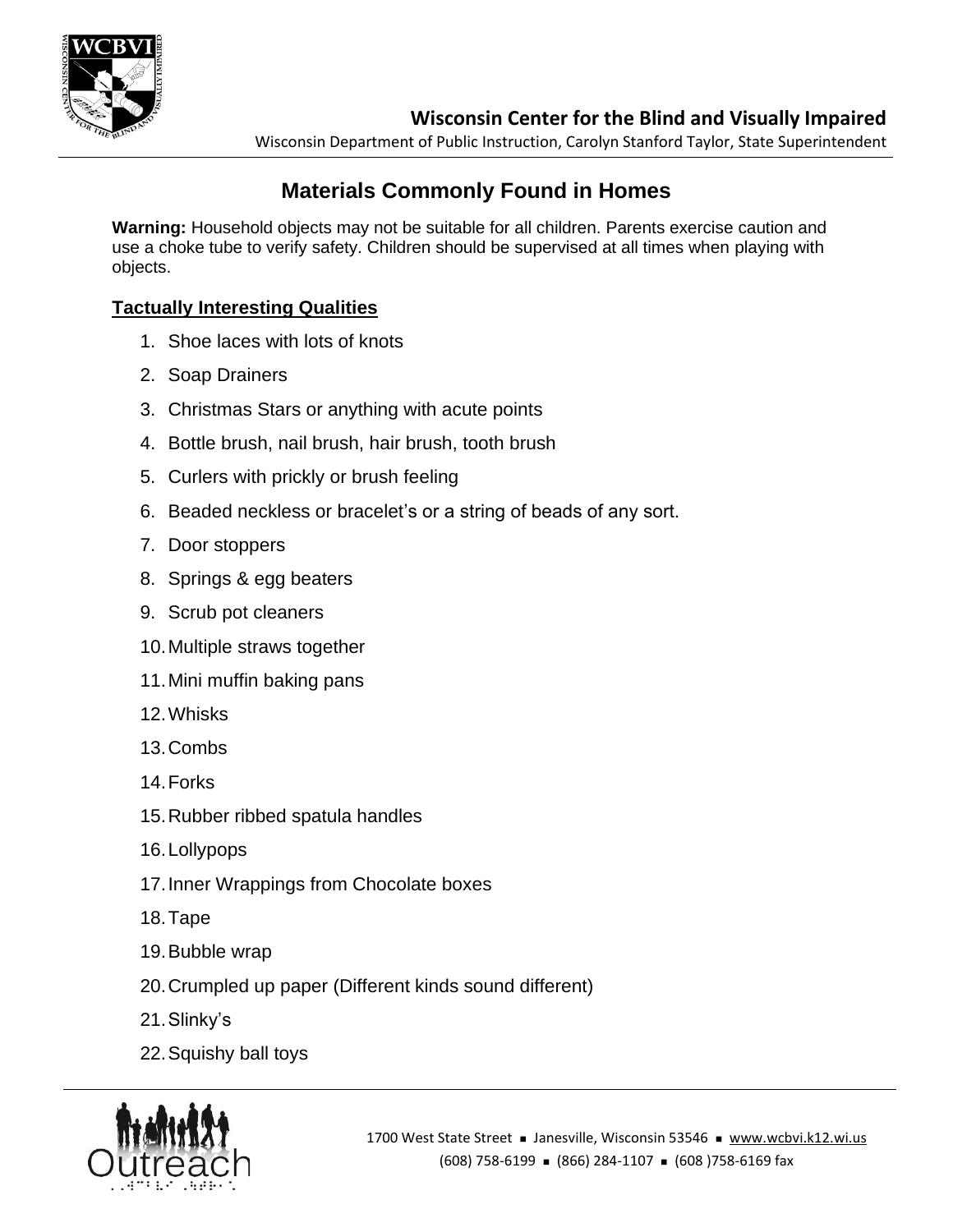- 23.Tissue Paper in Kleenex box to pull out
- 24.Cellophane wrapping paper
- 25.Ribbed card board (find it by pealing layer of card board box)
- 26.Crushed Water Bottles
- 27.Soft clothing or blankets
- 28.Sand, Salt or Water Tray (put little hard objects inside for extra feel)
- 29.Guitar strings
- 30.Box full of DVD cases with rounded edge upward
- 31.Cupboard liner that is bumpy
- 32.Curling iron, curling iron with bristles
- 33.Bucket or bowl full of bottle caps
- 34.Dice
- 35.Golf Balls
- 36.Metallic Balloons
- 37.Candy wrappers
- 38.Paper hand fans
- 39.Crushing potato chip in bag.
- 40.Rubber band ball

### **Auditorially Interesting Qualities**

- 1. Christmas bells
- 2. Bubble Wrap
- 3. Candy Wrappers in a baggie or balloon
- 4. Metal spoons
- 5. Keys on a ring
- 6. Slightly Inflated Balloon
- 7. Beads of any sort played in a metal bowl, ceramic bowl or hard plastic bowl
- 8. Door stoppers to boing
- 9. Pans and wooden spoons to play together
- 10.Whisks in metal bowl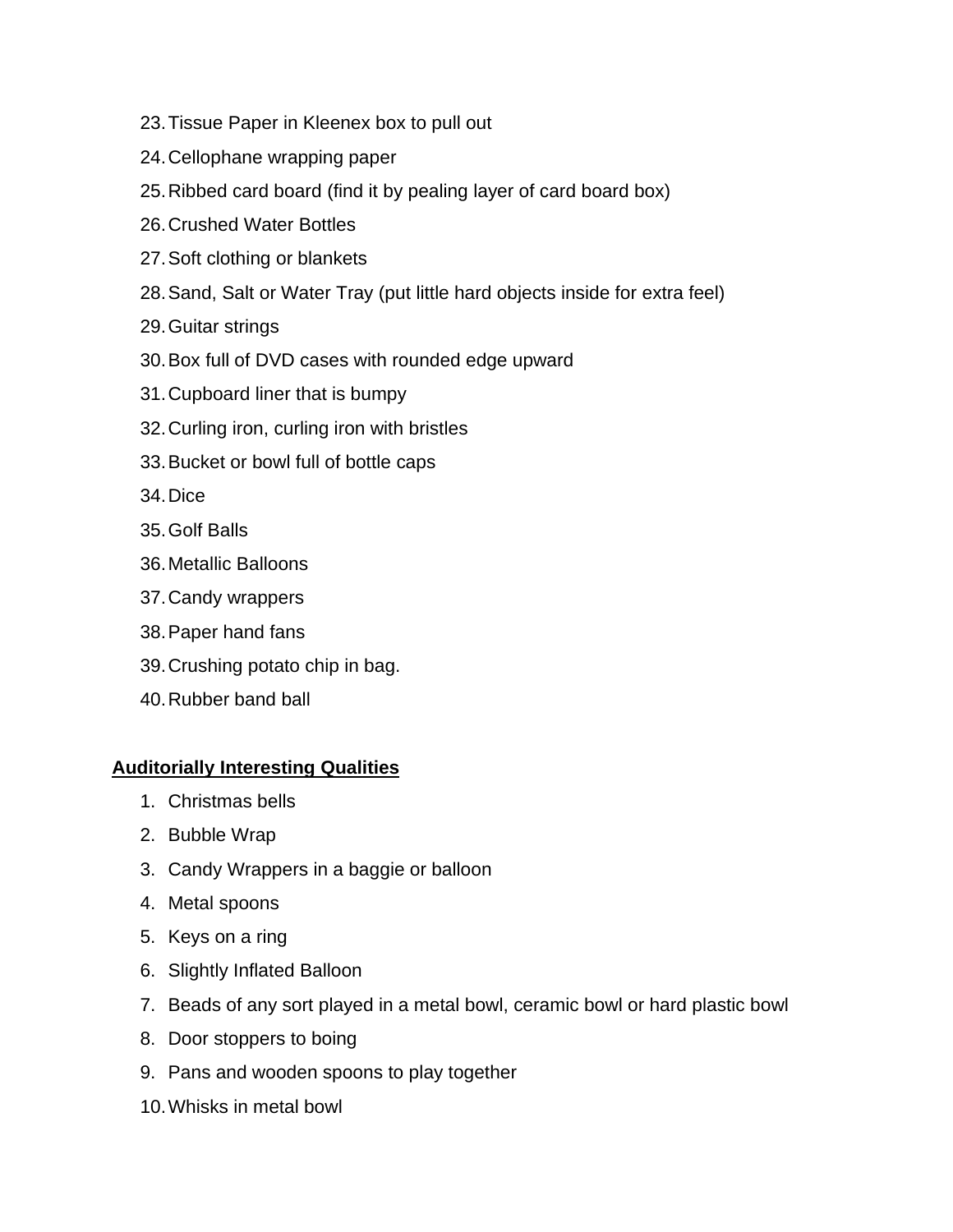- 11.Combs to scratch on interesting surfaces/materials, like piece of screen material.
- 12.Inner Wrappings from Chocolate boxes
- 13.Velcro
- 14.Crumpled up paper (Different kinds sound different)
- 15.Paper to rip up
- 16.Triangles and Wind chimes
- 17.Cellophane wrapping paper in a sock
- 18.Anything to scratch on ribbed card board
- 19.Crushed Water Bottles
- 20.Bicycle Horn
- 21.Electric toothbrushes or anything that vibrates
- 22.Tuning forks, Guitar strings, flutes or harmonicas
- 23.Slinky's
- 24.Multiple Elastic strips tied tight on each handle across top of pot
- 25.Bucket or bowl full of bottle caps
- 26.Dice in any container
- 27.Ping pong balls in metal bowls
- 28.Golf Balls dropping in bucket of water
- 29.Metallic Balloons to crinkle
- 30.Crushing potato chip in bag.
- 31.Playing in cupboards or under anything that encloses walls
- 32.Water bottles with some water to splash back & forth
- 33.Bottles with crinkled tissue and rice
- 34.Easter eggs with beans or rice; tape opening edge
- 35.Boxes or bowls to use as a drum
- 36.Ripping old kitchen sack towels
- 37.Bells on shoes
- 38.Letting air out of balloons
- 39.Old Sound greeting cards
- 40.Scratching the sides of wire binder of books/notebooks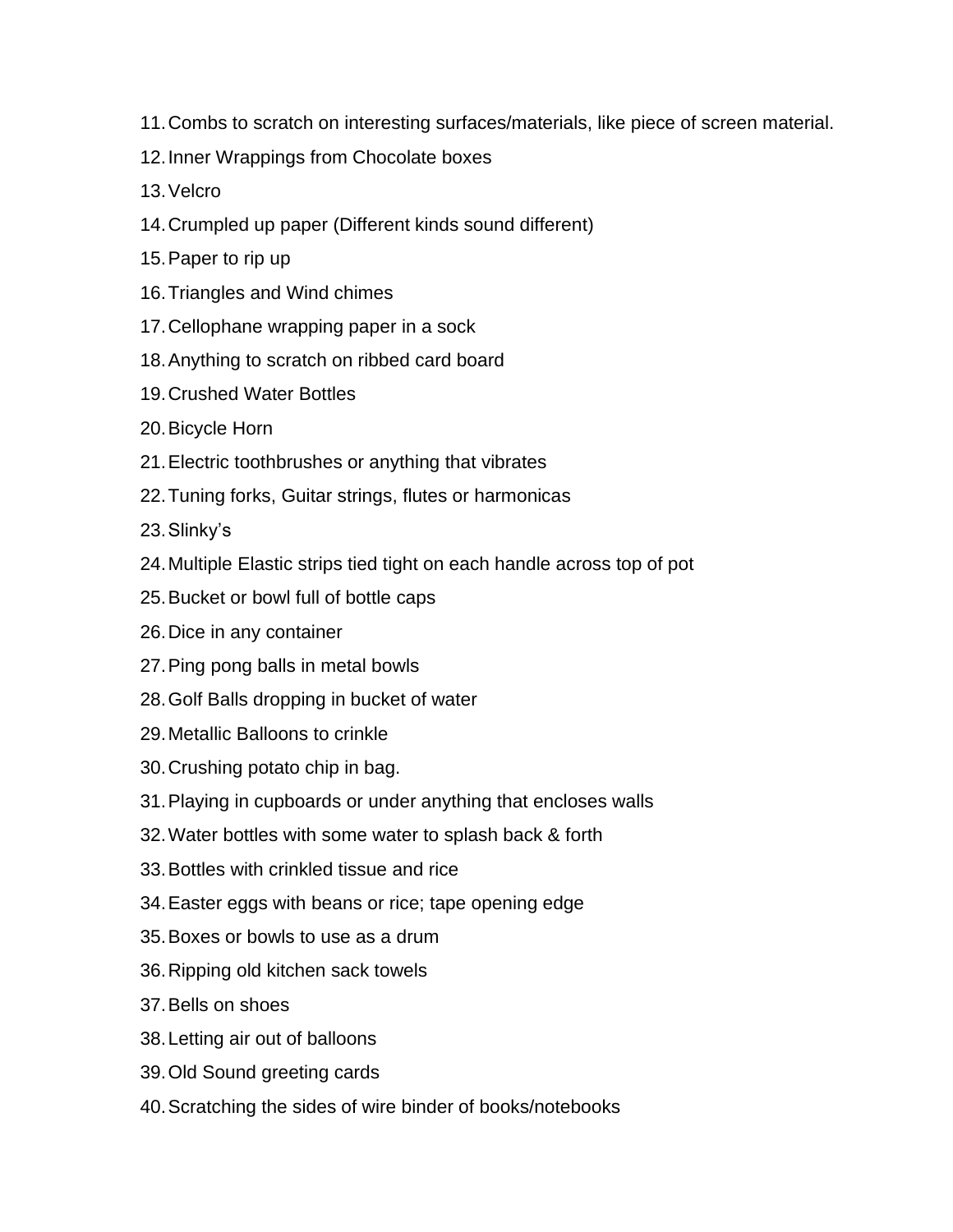#### **Visually Interesting Qualities**

- 1. Old shinny birthday balloons
- 2. Shinny silverware
- 3. Flashlight on anything that attracts light
- 4. Christmas Lights
- 5. Colored cellophane over end of flashlight
- 6. Marble balls in a zip lock baggie of hair gel
- 7. Light Catcher gems on a string
- 8. Wind chimes
- 9. Water bottles with colored water
- 10.Metallic paper
- 11.3D image books
- 12.Potato Chip bags (different kinds) cut in strips & glued in cardboard
- 13.Bubbles in dark with flashlight
- 14.Colored bubbles
- 15.PC Screen that bounces color images when playing music
- 16.Shiny decorations of any kind
- 17.Colored frosting whipped with egg whites (dry)
- 18.Hot wheel cars moving back & forth in clear Tupperware
- 19.Slinky's that attract light
- 20.Ribbon & strings of beads

#### **Things with an Interesting Scent**

- 1. Candles
- 2. Orange peels
- 3. Lemon peels
- 4. Lotion
- 5. Deodorant